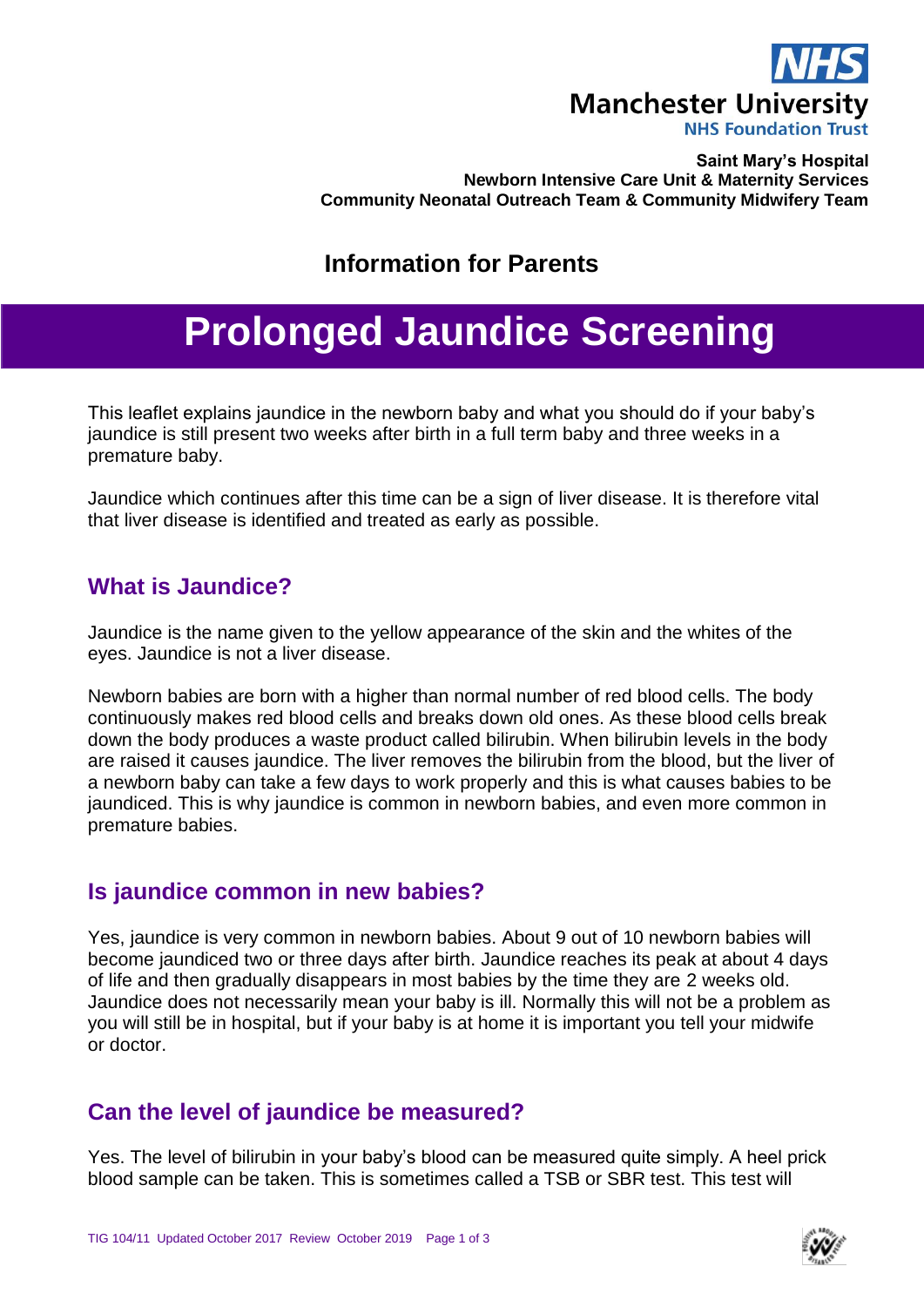show whether the jaundice level is getting high or whether your baby is jaundiced, as it is sometimes difficult to see jaundice in some babies.

#### **Why do some babies remain jaundiced?**

Jaundice is usually clear by the time your baby is 2 weeks old, however, sometimes it lasts longer. There are a number of reasons why jaundice may continue:

Your baby may be premature.

Your baby may have a condition in which blood cells break down more quickly than is normal for babies. This is usually recognised very soon after the baby is born, or even during pregnancy, and further treatment may be necessary.

Jaundice may continue in babies who are well and are being breast fed. Breast feeding can be continued safely and the jaundice will fade with time. Your baby may have an infection.

Your baby may have a thyroid gland that is not working properly. This is usually tested as part of a blood test carried out on all babies between 5 and 10 days old, called the Newborn Screening blood test.

Your baby may have a problem with their liver. However, this is rare.

### **What should be done if my baby's jaundice does not go?**

- If jaundice continues after 14 days of age in a full term baby or 21 days in a premature baby then this should be investigated.
- If your baby's stools and urine are not the right colour then this should be investigated at whatever age. You do not need to wait until the baby is 2 or 3 weeks old.

The urine of a newly born baby should be straw coloured. If your baby's urine is persistently dark in colour and/or the stools look chalky or very pale in colour, then you should tell your midwife or doctor, as this can indicate liver disease.

The stools of a breast fed baby should be green/daffodil yellow.

The stools of a bottle fed baby should be green or mustard yellow.

#### **Prolonged jaundice screening?**

Screening for prolonged jaundice is undertaken, as previously mentioned, in a full term baby at 14 days old and in a preterm baby at 21 days old. Your Manchester Neonatal Outreach Team Midwife (NORTMW)/Community Midwife (CMW) or doctor will take a